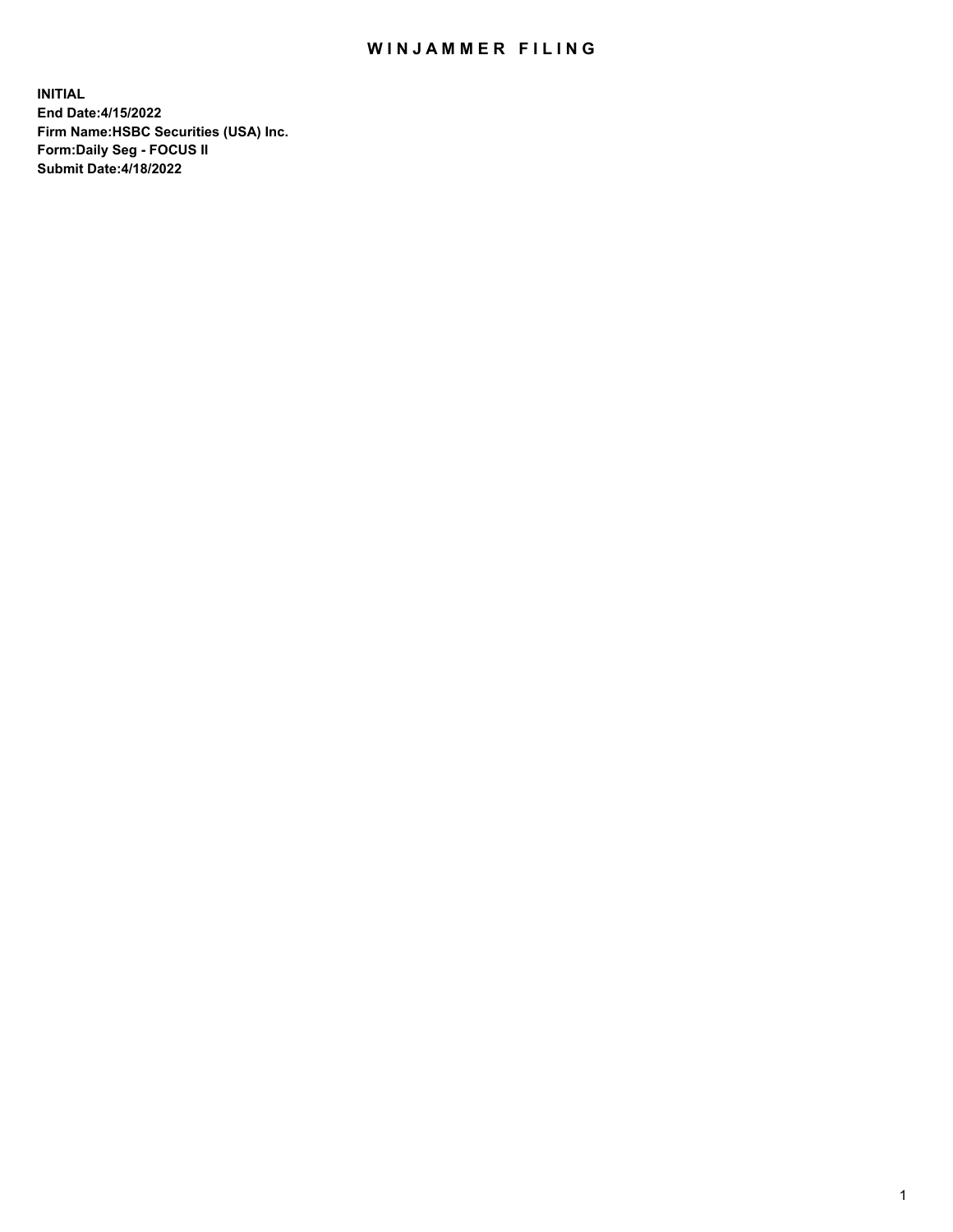**INITIAL End Date:4/15/2022 Firm Name:HSBC Securities (USA) Inc. Form:Daily Seg - FOCUS II Submit Date:4/18/2022 Daily Segregation - Cover Page**

| Name of Company                                                                                                                                                                                                                                                                                                                | <b>HSBC Securities (USA) Inc.</b>                          |
|--------------------------------------------------------------------------------------------------------------------------------------------------------------------------------------------------------------------------------------------------------------------------------------------------------------------------------|------------------------------------------------------------|
| <b>Contact Name</b>                                                                                                                                                                                                                                                                                                            | <b>Michael Vacca</b>                                       |
| <b>Contact Phone Number</b>                                                                                                                                                                                                                                                                                                    | 212-525-7951                                               |
| <b>Contact Email Address</b>                                                                                                                                                                                                                                                                                                   | michael.vacca@us.hsbc.com                                  |
| FCM's Customer Segregated Funds Residual Interest Target (choose one):<br>a. Minimum dollar amount: ; or<br>b. Minimum percentage of customer segregated funds required:%; or<br>c. Dollar amount range between: and; or<br>d. Percentage range of customer segregated funds required between: % and %.                        | 132,000,000<br><u>0</u><br>00<br>0 <sub>0</sub>            |
| FCM's Customer Secured Amount Funds Residual Interest Target (choose one):<br>a. Minimum dollar amount: ; or<br>b. Minimum percentage of customer secured funds required:%; or<br>c. Dollar amount range between: and; or<br>d. Percentage range of customer secured funds required between: % and %.                          | 15,000,000<br><u>0</u><br>0 <sub>0</sub><br>0 <sub>0</sub> |
| FCM's Cleared Swaps Customer Collateral Residual Interest Target (choose one):<br>a. Minimum dollar amount: ; or<br>b. Minimum percentage of cleared swaps customer collateral required:% ; or<br>c. Dollar amount range between: and; or<br>d. Percentage range of cleared swaps customer collateral required between:% and%. | 83,000,000<br><u>0</u><br><u>00</u><br>00                  |

Attach supporting documents CH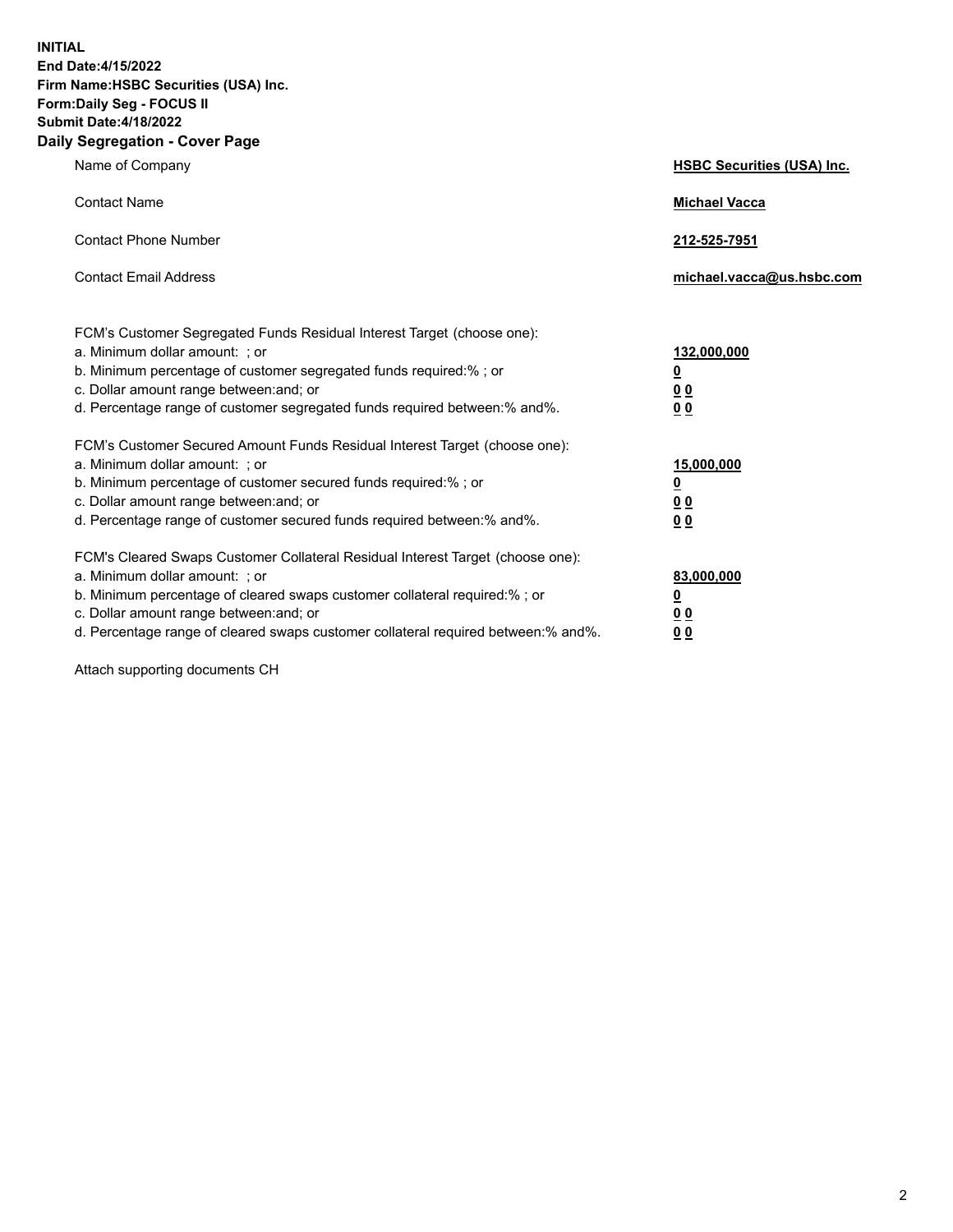**INITIAL End Date:4/15/2022 Firm Name:HSBC Securities (USA) Inc. Form:Daily Seg - FOCUS II Submit Date:4/18/2022 Daily Segregation - Secured Amounts** Foreign Futures and Foreign Options Secured Amounts

|     | r orașii r utares anu r orașii Options occureu Amounts                                      |                                                   |
|-----|---------------------------------------------------------------------------------------------|---------------------------------------------------|
|     | Amount required to be set aside pursuant to law, rule or regulation of a foreign            | $0$ [7305]                                        |
|     | government or a rule of a self-regulatory organization authorized thereunder                |                                                   |
| 1.  | Net ledger balance - Foreign Futures and Foreign Option Trading - All Customers             |                                                   |
|     | A. Cash                                                                                     | 113,827,307 [7315]                                |
|     | B. Securities (at market)                                                                   | 51,982,026 [7317]                                 |
| 2.  | Net unrealized profit (loss) in open futures contracts traded on a foreign board of trade   |                                                   |
|     |                                                                                             | 7,990,256 [7325]                                  |
| 3.  | Exchange traded options                                                                     |                                                   |
|     | a. Market value of open option contracts purchased on a foreign board of trade              | $0$ [7335]                                        |
|     | b. Market value of open contracts granted (sold) on a foreign board of trade                | $0$ [7337]                                        |
| 4.  | Net equity (deficit) (add lines 1.2. and 3.)                                                | 173,799,589 [7345]                                |
| 5.  | Account liquidating to a deficit and account with a debit balances - gross amount           | 2,450,302 [7351]                                  |
|     | Less: amount offset by customer owned securities                                            | -2,440,721 [7352] 9,581 [7354]                    |
| 6.  | Amount required to be set aside as the secured amount - Net Liquidating Equity              | 173,809,170 [7355]                                |
|     | Method (add lines 4 and 5)                                                                  |                                                   |
| 7.  | Greater of amount required to be set aside pursuant to foreign jurisdiction (above) or line | 173,809,170 [7360]                                |
|     | 6.                                                                                          |                                                   |
|     | FUNDS DEPOSITED IN SEPARATE REGULATION 30.7 ACCOUNTS                                        |                                                   |
| 1.  | Cash in banks                                                                               |                                                   |
|     | A. Banks located in the United States                                                       | 29,024,827 [7500]                                 |
|     | B. Other banks qualified under Regulation 30.7                                              | 0 [7520] 29,024,827 [7530]                        |
| 2.  | Securities                                                                                  |                                                   |
|     | A. In safekeeping with banks located in the United States                                   | 51,982,026 [7540]                                 |
|     | B. In safekeeping with other banks qualified under Regulation 30.7                          | 0 [7560] 51,982,026 [7570]                        |
| 3.  | Equities with registered futures commission merchants                                       |                                                   |
|     |                                                                                             |                                                   |
|     | A. Cash                                                                                     | $0$ [7580]                                        |
|     | <b>B.</b> Securities                                                                        | $0$ [7590]                                        |
|     | C. Unrealized gain (loss) on open futures contracts                                         | $0$ [7600]                                        |
|     | D. Value of long option contracts                                                           | $0$ [7610]                                        |
|     | E. Value of short option contracts                                                          | 0 [7615] 0 [7620]                                 |
| 4.  | Amounts held by clearing organizations of foreign boards of trade                           |                                                   |
|     | A. Cash                                                                                     | $0$ [7640]                                        |
|     | <b>B.</b> Securities                                                                        | $0$ [7650]                                        |
|     | C. Amount due to (from) clearing organization - daily variation                             | $0$ [7660]                                        |
|     | D. Value of long option contracts                                                           | $0$ [7670]                                        |
|     | E. Value of short option contracts                                                          | 0 [7675] 0 [7680]                                 |
| 5.  | Amounts held by members of foreign boards of trade                                          |                                                   |
|     | A. Cash                                                                                     | 139,055,695 [7700]                                |
|     | <b>B.</b> Securities                                                                        | $0$ [7710]                                        |
|     | C. Unrealized gain (loss) on open futures contracts                                         | 7,990,256 [7720]                                  |
|     | D. Value of long option contracts                                                           | $0$ [7730]                                        |
|     | E. Value of short option contracts                                                          | 0 <sup>[7735]</sup> 147,045,951 <sup>[7740]</sup> |
| 6.  | Amounts with other depositories designated by a foreign board of trade                      | $0$ [7760]                                        |
| 7.  | Segregated funds on hand                                                                    | $0$ [7765]                                        |
| 8.  |                                                                                             |                                                   |
| 9.  | Total funds in separate section 30.7 accounts                                               | 228,052,804 [7770]                                |
|     | Excess (deficiency) Set Aside for Secured Amount (subtract line 7 Secured Statement         | 54,243,634 [7380]                                 |
|     | Page 1 from Line 8)                                                                         |                                                   |
| 10. | Management Target Amount for Excess funds in separate section 30.7 accounts                 | 15,000,000 [7780]                                 |
| 11. | Excess (deficiency) funds in separate 30.7 accounts over (under) Management Target          | 39,243,634 [7785]                                 |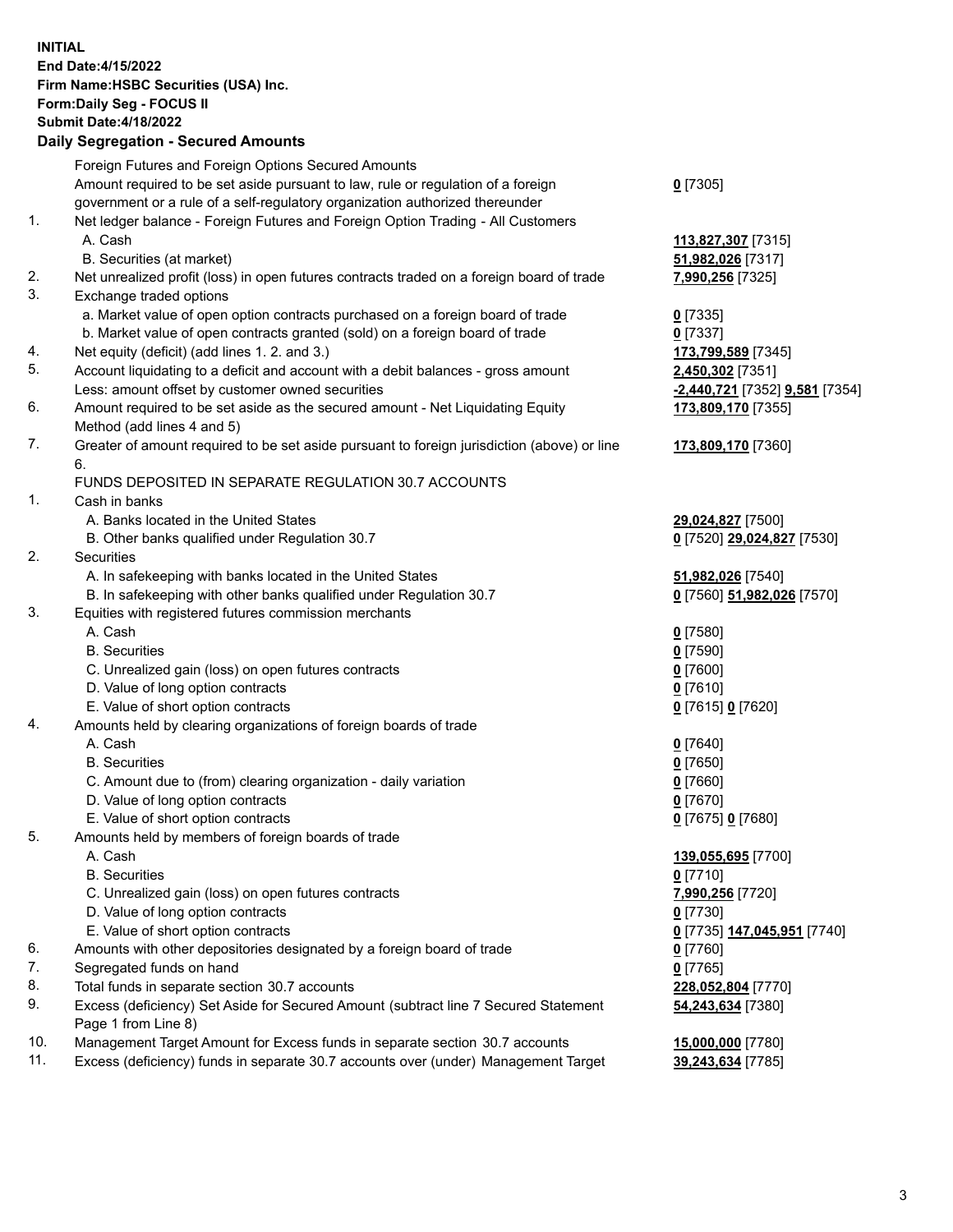**INITIAL End Date:4/15/2022 Firm Name:HSBC Securities (USA) Inc. Form:Daily Seg - FOCUS II Submit Date:4/18/2022 Daily Segregation - Segregation Statement** SEGREGATION REQUIREMENTS(Section 4d(2) of the CEAct) 1. Net ledger balance A. Cash **3,173,796,334** [7010] B. Securities (at market) **1,170,293,276** [7020] 2. Net unrealized profit (loss) in open futures contracts traded on a contract market **-841,965,926** [7030] 3. Exchange traded options A. Add market value of open option contracts purchased on a contract market **4,354,770,586** [7032] B. Deduct market value of open option contracts granted (sold) on a contract market **-906,466,232** [7033] 4. Net equity (deficit) (add lines 1, 2 and 3) **6,950,428,038** [7040] 5. Accounts liquidating to a deficit and accounts with debit balances - gross amount **35,014,482** [7045] Less: amount offset by customer securities **-15,822,583** [7047] **19,191,899** [7050] 6. Amount required to be segregated (add lines 4 and 5) **6,969,619,937** [7060] FUNDS IN SEGREGATED ACCOUNTS 7. Deposited in segregated funds bank accounts A. Cash **8,420,492** [7070] B. Securities representing investments of customers' funds (at market) **0** [7080] C. Securities held for particular customers or option customers in lieu of cash (at market) **263,351,678** [7090] 8. Margins on deposit with derivatives clearing organizations of contract markets A. Cash **2,292,256,771** [7100] B. Securities representing investments of customers' funds (at market) **174,260,118** [7110] C. Securities held for particular customers or option customers in lieu of cash (at market) **829,907,434** [7120] 9. Net settlement from (to) derivatives clearing organizations of contract markets **-215,461** [7130] 10. Exchange traded options A. Value of open long option contracts **4,354,770,586** [7132] B. Value of open short option contracts **-906,466,232** [7133] 11. Net equities with other FCMs A. Net liquidating equity **7,784** [7140] B. Securities representing investments of customers' funds (at market) **0** [7160] C. Securities held for particular customers or option customers in lieu of cash (at market) **22,753,906** [7170] 12. Segregated funds on hand **54,280,258** [7150] 13. Total amount in segregation (add lines 7 through 12) **7,093,327,334** [7180] 14. Excess (deficiency) funds in segregation (subtract line 6 from line 13) **123,707,397** [7190] 15. Management Target Amount for Excess funds in segregation **132,000,000** [7194]

16. Excess (deficiency) funds in segregation over (under) Management Target Amount Excess

**-8,292,603** [7198]